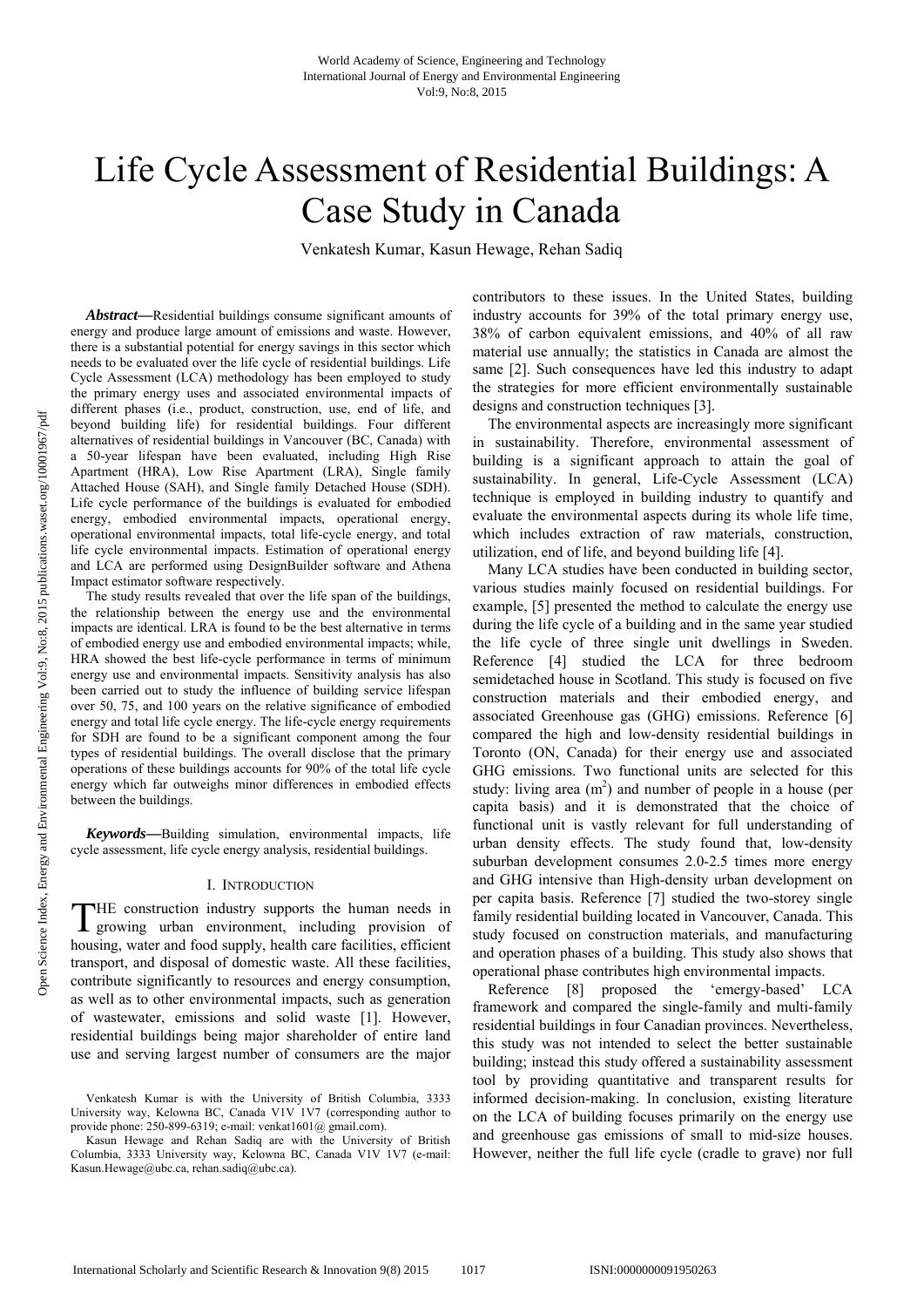range of impact categories that generally included in LCA is considered.

The purpose of this study is to contribute towards a better understanding of the full LCA impacts of residential buildings in Canada by focusing on the most common types of houses: Single family detached house (SDH), Single family attached house (SAH), Low rise apartment (LRA), and High rise apartment (HRA). The main objective of this study is to evaluate and compare the primary energy use and the potential environmental impacts (EI) associated with the alternatives for residential buildings by using the concepts of LCA. This study considered whole life cycle phases of buildings that are located in Vancouver (BC, Canada) with 50 years lifespan. In order to attain the main objective, the following sub objectives have to be fulfilled:

- Perform the building energy simulation to identify the operational energy of the buildings
- Select the best housing type, which consumes low energy and contributes least environmental impact throughout its life cycle
- Perform the sensitivity analysis for four types of houses over 50, 75, and 100 year lifespan

The following sections present and compare the life cycle energy use and EI of each type of the house. It is anticipated that the results of this study would be beneficial for a wide range of stakeholders, including planners, engineers, developers, and policy makers.

#### II.METHOD STATEMENT

This section represents the methodology of the present study. The energy use and environmental impacts of residential buildings are carried out as following approach:

## *A.Life Cycle Analysis (LCA)*

In order to attain the defined objectives, the Life Cycle Assessment (LCA) methodology was selected for this study. Though, there are various methods available to estimate the environmental impacts, in spite of being adequate to an extent for a particular purpose, those methods are having various shortcomings. LCA is a structured approach and it is performed based on ISO  $14040 - 43$  standards [9]–[12]. The LCA modelling has been carried out in Athena Impact Estimator (Athena IE) for buildings [13] and US EPA's TRACI method has been used for estimating environmental impacts. According to ISO 14040, LCA method consists of four distinct analytical stages:

- 1. Defining the goal and scope of the LCA
- 2. A life-cycle inventory (LCI) of the materials and their associated environmental impacts
- 3. A life-cycle impact assessment of the system using the LCI data
- 4. Interpretation of the results

The stage one of LCA study is to state the purpose, scope, and system boundaries. The goal of the study is to evaluate the life cycle energy use and EI of typical types of houses in Canada and to scrutinize whether the obtained results are significantly skewed by the type of house. These results are

then used to evaluate the overall energy use and impacts from the Canadian housing sector with the aim of identifying the best alternative.

The functional unit is considered as  $1m<sup>2</sup>$  of floor area of a house over its lifetime. A 50 year lifespan was assumed for this study, which is commonly used by researchers in LCA study of building. Also, this allows for a significant time period for repair, and replacement of building materials. The brief description of each type of house is summarized in section B. The framework for system boundaries and outputs of this LCA study are shown in Fig. 1. As can be seen, the system boundaries can be divided into three distinct phases, i.e. the pre-occupancy, the occupancy, and the postoccupancy. The outputs comprises of the total primary energy use and the EI for all phases.



Fig. 1 LCA system boundaries and outputs

The stage two of LCA study is life cycle inventory (LCI), starts with making a process tree or a flow-chart classifying the events in a building's life-cycle which are to be considered in the LCA, plus their interrelations. This procedure is followed by data collection, where quantitative and qualitative data for all inflows and outflows, such as raw materials, energy, ancillary products, land use and emissions are gathered. The next step in LCI is to calculate the amount of energy used and emissions of the studied system in relation to its functional unit [10], [14]. In this study, the Athena IE software is used to assess the material and energy inputs and outputs.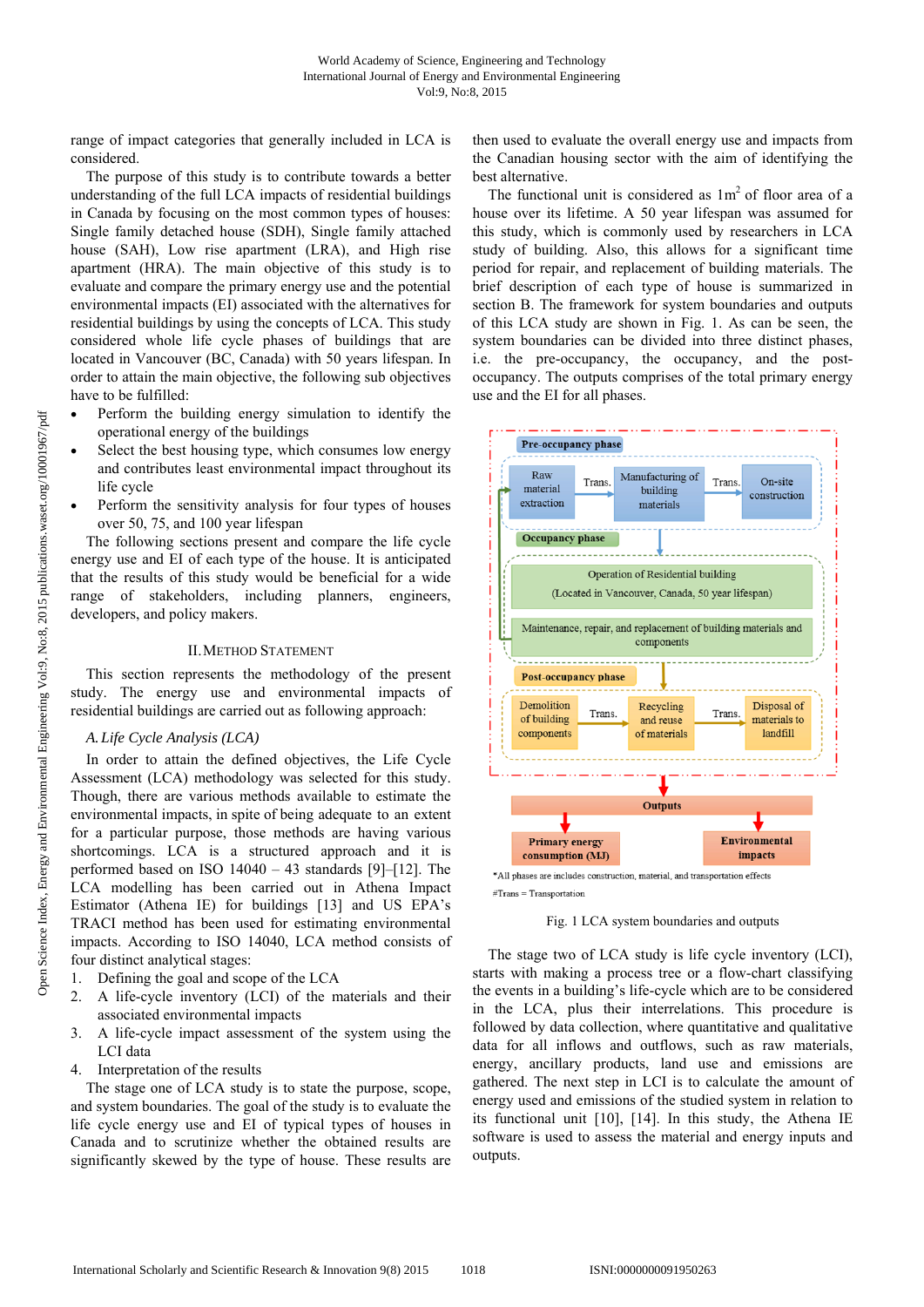The stage three of LCA study is life cycle impact assessment (LCIA), which calculates the potential EI and estimates the energy used in the studied system or process. The detailed LCIA results are presented in results and discussion section

Finally, the last stage of LCA study is interpretation, which is an iterative process present during all phases of the study. The findings of the LCI and LCIA are combined here in order to achieve the recommendations and conclusions for the study.

#### *B.Description of the Case Study*

In this study, four types of residential buildings in Vancouver (BC, Canada) are used as a case study to demonstrate the mechanism of this research method. The basic parameters of these buildings are provided in Table I. In which, floor area and building orientation are shown explicitly. SDH and SAH have two floors (first and basement) and the layout is identical, and it is assumed that the kitchen and living area are on the basement with the bathroom and the bedrooms on the first floor. Whilst it was assumed that LRA, and HRA has single floor for each family. HRA comprises of concrete columns and beams for structure load bearing, whereas, other houses have traditional strip footing foundations. The type and quantity of construction materials have been estimated from literature, direct observations, drawings from local contractors, and expert consultation.

Other than the identified building components (Table I), the four houses share the following characteristics:

- Each of the house is standalone residential building
- Long side of the house aligned along E-W axis
- Hours of occupancy (HOC): default residential HOC from DesignBuilder software
- Lighting system: Florescent T5 with linear controlling and occupancy sensor
- Building structure designed according to the national building code of Canada, 2005.
- These building characteristics were chosen based on a combination of ASHRAE standard 90.1-2007 requirements for climate zone 5 (British Columbia, Canada).

#### *C.Athena Impact Estimator for Buildings*

Athena Sustainable Materials Institute, a non-profit organization based in Ontario, Canada developed the ATHENA® Impact Estimator for Buildings. The Institute's mission is to promote sustainability in the built environment through the use of LCA in North America. Notably, it is the only software tool presently available in North American context. The Athena IE was developed as a support tool to aid in the decision making process at the conceptual design stage. The software provides a cradle-to-grave LCA for a building and individual assembles. This software generates the bill of materials based on the given inputs, this can be compared with expected outcome, and in case of any discrepancies the material quantities can be adjusted using 'additional materials' input feature. The Athena IE takes into account any or all of the following building characteristics and life-cycle factors to measure the impact in each of the metrics: Material manufacturing, including resource extraction and recycled content, transportation, On-site construction, regional variation in energy use, transportation and other factors, type of building and lifespan, maintenance and renovation effects, end of life management.

| TADLE I<br>BASIC PARAMETERS OF EXAMINED RESIDENTIAL BUILDINGS [15] |                                                                |                        |                        |                           |  |  |  |  |
|--------------------------------------------------------------------|----------------------------------------------------------------|------------------------|------------------------|---------------------------|--|--|--|--|
| Building component                                                 | <b>HRA</b>                                                     | <b>LRA</b>             | <b>SAH</b>             | <b>SDH</b>                |  |  |  |  |
| No. of floors                                                      | 8                                                              | 3                      | $\overline{2}$         | 2                         |  |  |  |  |
| Area of unit (m2)                                                  | 520                                                            | 520                    | 260                    | 130                       |  |  |  |  |
| Height $(m)$                                                       | 26.4                                                           | 9.9                    | 6.6                    | 6.6                       |  |  |  |  |
| Gross floor area (m2)                                              | 4160                                                           | 1560                   | 520                    | 260                       |  |  |  |  |
| No. of family                                                      | $8*4=32$                                                       | $3*4=12$               | $2*1=2$                | $1*1=1$                   |  |  |  |  |
| Load bearing structure                                             | Concrete columns and beams                                     | Wood joist and truss   | Wood joist and truss   | Wood joist and truss      |  |  |  |  |
| Foundation type                                                    | Individual concrete shallow foundation for basement<br>columns | Concrete strip footing | Concrete strip footing | Concrete strip<br>footing |  |  |  |  |
| Building orientation                                               | 읪                                                              | 26<br>읇                |                        |                           |  |  |  |  |
| Roof type                                                          | Pitched roof                                                   | Pitched roof           | Pitched roof           | Pitched roof              |  |  |  |  |
|                                                                    |                                                                |                        |                        |                           |  |  |  |  |

## TABLE I

## *D.Calculating Embodied Energy Use and Environmental Impacts*

Calculating the environmental damage caused by houses over its life cycle is a challenging task. Embodied energy is the energy used during the construction stage of a building, it includes the energy incurred at the time of erection/construction of materials, as well as the renovation of building components [16]. According to [17], LCI involves the collection of data and modeling to estimate the total

amounts of emissions, waste, energy used, and materials used throughout the life cycle of a building [18]. Although specific techniques are available to manually conduct LCI, various computer software tools develop din the recent past have superseded these techniques. Calculating the energy use and environmental impacts at each stage of the house including raw materials extraction, manufacturing of building materials, construction, maintenance, end-of-life management, and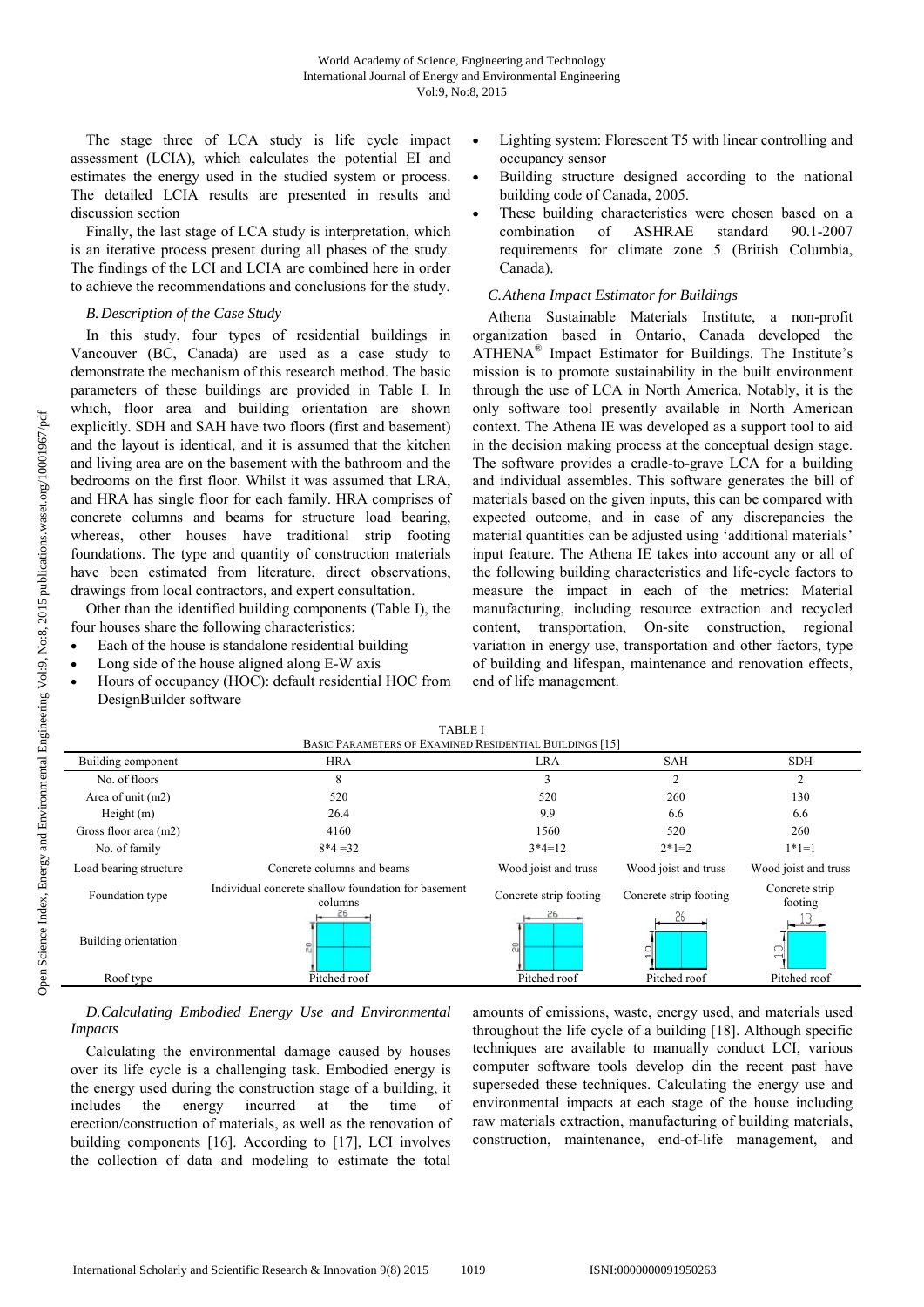transportation during all of these stages is computationally intense.

In this study US EPA's TRACI 2.1 method is selected for LCIA. Currently it is the only method available for North America. The method evaluates different categories of environmental impacts, including, acidification, eutrophication, smog potential, fossil fuel consumption, global warming, human health particulate, non-renewable energy, and ozone depletion.

Each house in this study is separately modeled as precisely as possible using the gathered inputs. Athena IE generated the detailed bill of quantities for each house however HRA is presented in Table III for detailed clarification. Unfortunately, the embodied effects associated with the electrical, HVAC, and plumbing services in a building cannot be calculated using Athena IE. Hence, these embodied effects have not been considered in this study.

The Athena IE can evaluate only the embodied energy, and currently there is no option for evaluating the operational energy of a building. Yet, it consists of a calculator that transforms the estimated operational energy into primary energy over a building's life cycle. However, this estimation of operational energy use must be calculated using additional building energy simulation software tool.

### *E.Calculating Operational Energy Use and Environmental Impacts*

During occupancy in a building, operational energy is required for space heating, space cooling, lighting, domestic hot water, and equipment; however, it varies significantly based on the level of comfort, climatic conditions and the operating schedules [16]. Currently, various computer applications are available to calculate the operational energy of a building. For this study, DesignBuilder software tool is selected for the purpose. DesignBuilder is the building energy simulation software for modeling building heating, cooling, lighting, ventilating, and other energy flows. It is the first software tool with wide-ranging user interface to the Energy Plus. The software allows for prompt building modeling and ease of use with state of the art dynamic energy simulation. This software provides the comprehensive and detailed output, i.e. hourly, monthly, and annual energy use of a building.

In general, energy can be classified in to two major types, primary and secondary energy. As mentioned earlier, in this study, the Athena IE for buildings evaluates embodied energy in terms of primary energy and the DesignBuilder evaluates the secondary energy. The estimated secondary energy (i.e. operational energy or site energy) and energy mix (i.e. electricity, natural gas, geothermal, etc.) have been used as the inputs to Athena IE to calculate the resulting total primary energy use and total environmental impacts. [2].

In this study, the annual energy consumption for each type of housing unit is modeled in DesignBuilder version 3.1.0.068; and the results are presented in Table II. Later, the obtained annual energy use values are entered in Athena IE to get the total operating energy and environmental impacts.

| <b>TABLE II</b>                            |
|--------------------------------------------|
| ANNUAL ENERGY CONSUMPTION OF HOUSING UNITS |

|            | Heating | Cooling | Lighting | <b>DHW</b> | Misc. Equipment | Energy intensity $(kWh/m^2)$<br><b>Total Energy Use</b> |     |
|------------|---------|---------|----------|------------|-----------------|---------------------------------------------------------|-----|
| <b>SDH</b> | 342099  | 6443    | 765      | 1676       | 735             | 39002                                                   | 311 |
| <b>SAH</b> | 57276   | 1506    | 1580     | 3398       | 1489            | 75248                                                   | 296 |
| LRA        | 31830   | 33173   | 9651     | 20481      | 8976            | 204111                                                  | 133 |
| <b>HRA</b> | 169529  | 67496   | 25716    | 54617      | 23938           | 341295                                                  | 84  |

Note – All the values are equivalent to kWh, except energy intensity

*F.Calculating Total Life Cycle Energy Use and Environmental Impacts* 

The two major outputs of this study are the total life cycle energy consumption and the total life cycle environmental impacts. The total life cycle energy consumption in million joules (MJ) of each house is the sum of total embodied energy and the total operational energy over the lifespan of 50 years. In this study, total embodied energy, total operational energy, and total life cycle energy are presented in terms of primary energy consumption.

The total life cycle EI is also estimated similar to total energy use. The total life cycle EI of each house is the sum of total embodied EI and the total operational EI over 50 years of lifespan.

#### III. RESULTS AND DISCUSSION

In this section, the results of a comprehensive LCA study of four types of residential buildings in BC, Canada are presented. The presentation of results is divided into the

following categories: total embodied energy and environmental impacts, total operating energy and embodied impacts, and total life cycle energy and environmental impacts.

## *A.Total Embodied Energy Use and Environmental Impacts*

A breakdown of total embodied energy for four types of buildings for a service life of 50 years is illustrated in Fig. . The results are divided into the relevant building life stages: product, construction process, use or maintenance, end of life, and beyond building life. The total embodied energy of buildings is about 2700MJ, 1750MJ, 2000MJ, and 2170MJ for HRA, LRA, SAH, and SDH respectively. This clearly indicates that HRA has high-embodied energy than other residential buildings. This result is logical, as HRA is comprises of concrete columns and beams whereas other buildings are constructed on traditional strip foundations. Besides, the large majority of the impact  $(\sim 70\%)$  is from the product stage, with the construction contributing 10%,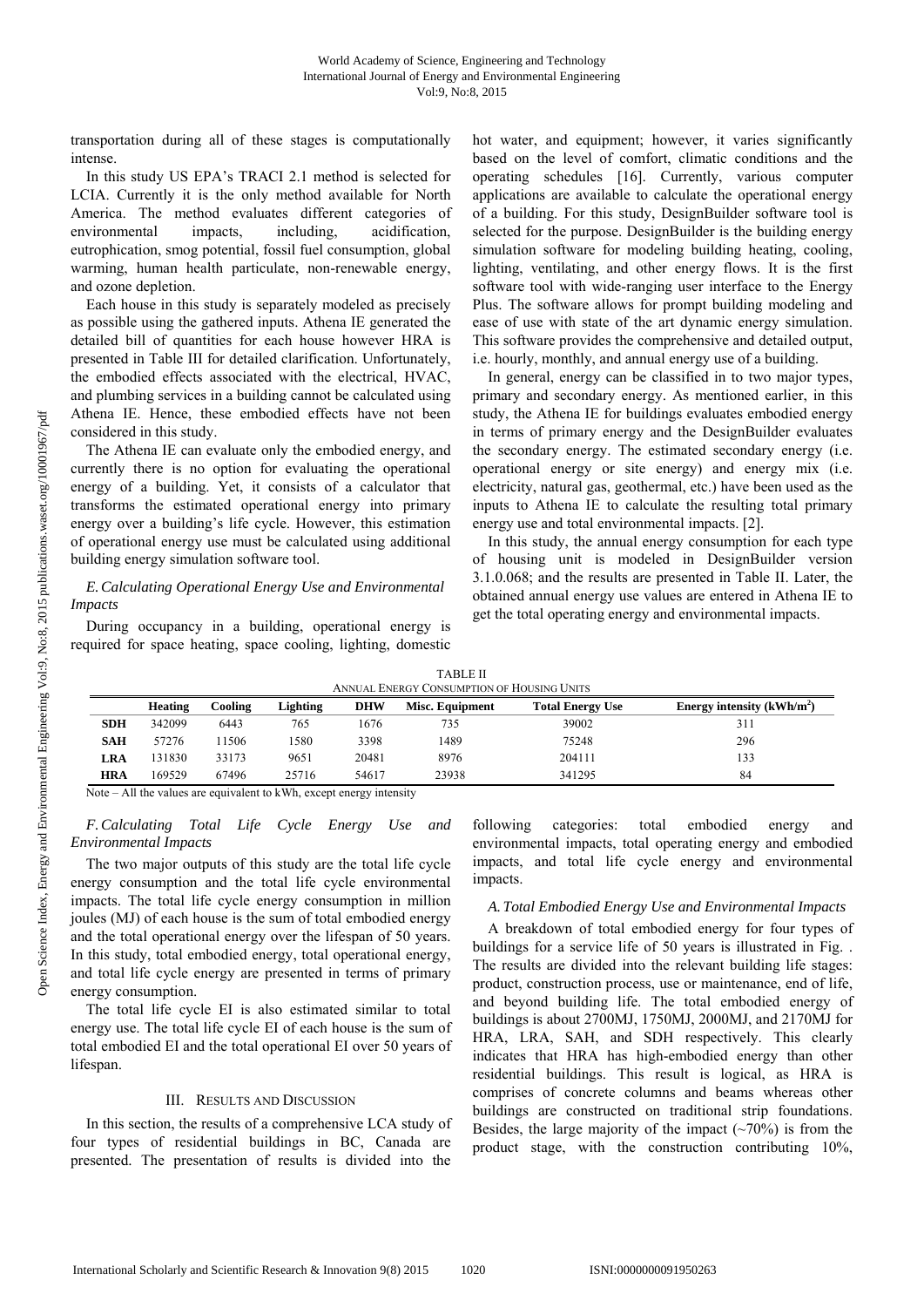utilization (9%), and demolition and disposal stages with the remaining  $~8\%$ .

Though SDH claims least with 68% in product stage, LRA consumes least total embodied energy among the other alternatives. In order to get a more insight in total embodied energy, the results are also analyzed based on building material group (see Fig. ). The four major building assembles, i.e. foundations, walls, floors, and roofs are considered for this study.



Fig. 2 Total embodied energy for building life cycle stages



Fig. 3 Total embodied energy for building materials group

The summation of foundation and walls consumes about 60% of the total embodied energy for HRA, LRA, and SAH; whereas, SDH claims the highest embodied energy around 75%. HRA has a load bearing structure different from other houses; it comprises of columns and beams to transfer the building load. However, it was considered as foundations to ease the analysis. HRA accounted for higher embodied energy for floors (29%), primarily because of more number of floors than other houses. These results reveal that LRA consumes the minimum total embodied energy amongst all the alternatives.

A breakdown of embodied EI is illustrated in Fig. 4. In terms of the total embodied EI, the relationship between the EI and the embodied energy are much the same.

The foundation and walls for all the building types are responsible for maximum embodied EI. In addition, the columns and beams, and floors of HRA have high influence on embodied environmental impacts. This is mainly due to the fact that the columns, beams, and floors are comprised of concrete and steel, which tend to have higher embodied environmental impacts than many other building materials when used in large quantities. Out of eight categories of environmental impacts, non-renewable energy is the major contributor with 50% of total environmental impacts (50%), followed by fossil fuel consumption (48%), and global warming with the remaining 2% for all types of houses. Other impact categories are found to be negligible. In most cases, the embodied environmental impact for the product stage (70%) was the highest contributor toward the total embodied impacts followed by construction (11%), and maintenance (9%) stages of the buildings. Similar to the total embodied energy consumption, LRA has the least total environmental impacts after 50 years.



#### Total embodied environmental impacts

*B.Total Operational Energy Use and Environmental Impacts* 

Annual energy use was calculated by simulating the building models in DesignBuilder software tool and listed in Table II in which, space heating accounted for high energy use with 75% for SDH and SAH, 65% for LRA, and 50% for HRA. HRA has high-energy use for space cooling (20%) and domestic hot water (16%). In general, the building height and energy use is indirectly proportional, especially in cold climate. This energy use is provided as an input for calculating life cycle operational energy in Athena IE. Generally, in Canada, energy sources for space heating are electricity (53%), natural gas (25%), wood and propane (13%), and oil (10%). Space cooling and lighting system use only electricity (100%) for operation. Energy sources for domestic hot water are electricity (68%), natural gas (25%), oil (5%) and other (2%). Electrical appliances use 96% of electricity and 4% of natural gas energy sources. All these details are proportionately entered in Athena IE to calculate total operational energy use, which is shown in Fig. 5. Therefore, over a 50-year lifespan total operational energy for HRA is 18484MJ, which is the least with 87% of total life cycle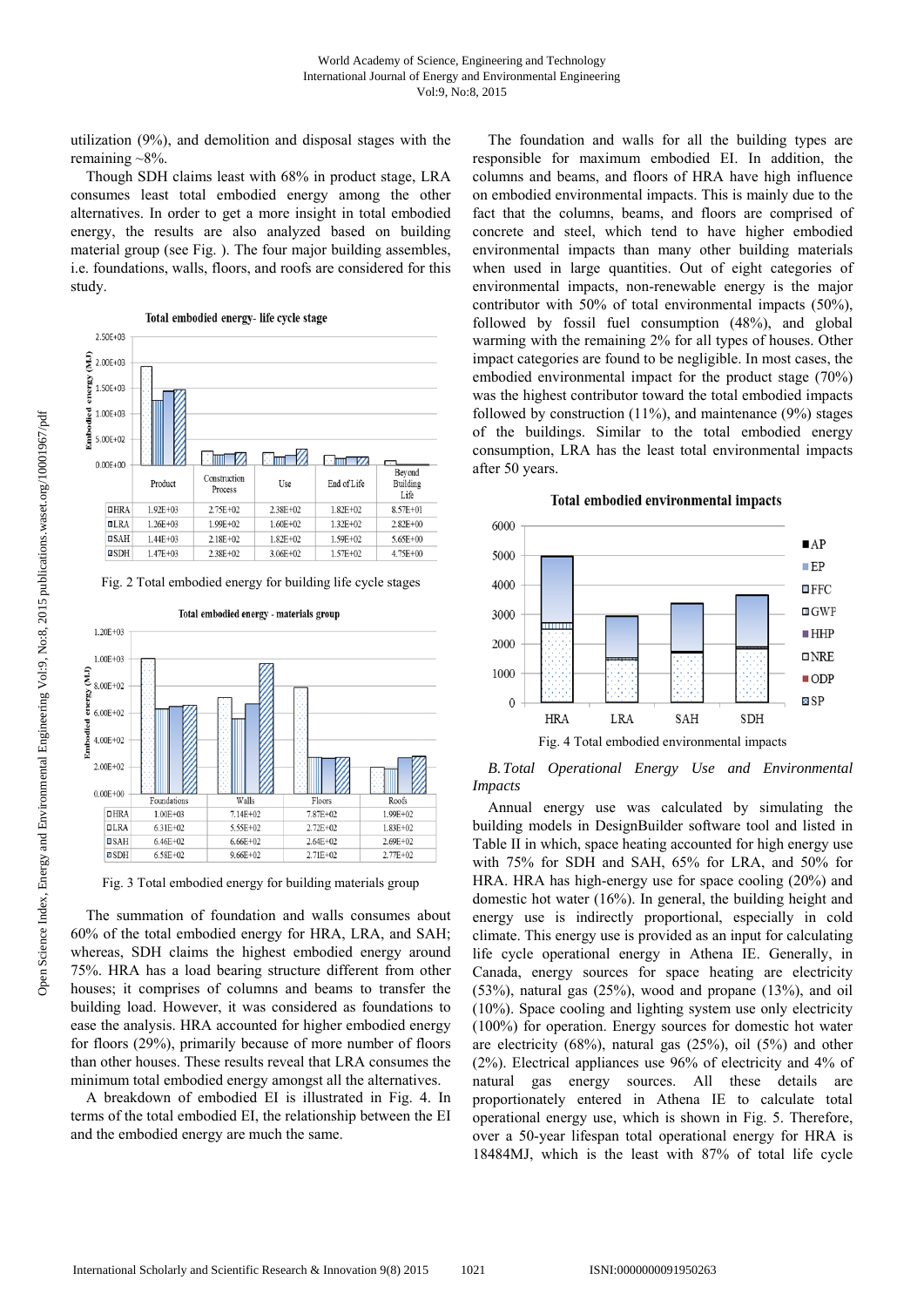energy. SDH claims high total operational energy of 95%. It is important to note that the operating energy is highly dependent on the degree of thermal resistance provided by the building enclosure and height of building. In cold climates, space heating claims vast amount of energy, when a building height increases it shares the heating gains among the floors and the area of sun exposure is less compare to other houses, hence the performance for space heating is improved accordingly and overall it claims low energy demand. The operational energy use gradually increase when the building height decrease. In a result LRA, SAH, and SDH claim 94%, 95% and 95% of total operational energy. If a decision making process is only based on energy use, HRA is the best among the four housing types.

**Total Operational Energy** 45000 40000 35000 30000 25000 ΣM 20000 15000 10000 5000  $\mathbf{0}$  $H R \Delta$ **SAH** LR/ **SDH** 18484  $DOE$ 29665 39600 42469 Fig. 5 Total operational energy (per  $m<sup>2</sup>$ )

A breakdown of EI for operational stage of buildings is illustrated in Fig. . In terms of operational environmental impacts, the relationships between the various building components are almost same as the relationships for operational energy, which is 14%, 23%, 30%, and 33% for HRA, LRA, SAH, and SDH respectively. Hence it can be concluded that the operating energy and EI for all the building types are identical.

2.50E+04  $A$ P  $2.00E + 04$  $E$ P  $\blacksquare$  FFC  $1.50E + 04$  $\Box$  GWP  $1.00E + 04$  $\blacksquare$ HHP  $DNE$ 5.00E+03  $\blacksquare$  ODP  $0.00E + 00$  $\blacksquare$ **SDH HRA** LRA **SAH** Fig. 6 Operational phase environmental impacts

Total operational environmental effects



houses. Other impact categories are causing least or negligible amount of impacts to the buildings.

#### *C.Total Life Cycle Energy Use and Environmental Impacts*

Total life cycle energy use is defined as the summation of total embodied energy and total operational energy. A breakdown of the total life cycle energy for 50-year lifespan for four types of houses is shown in Fig. 7. Over a 50-year lifespan, HRA consumes 21184 MJ of primary energy to fulfill the operational need of the building. Similarly LRA, SAH, and SDH consume 31415 MJ, 41608 MJ, and 44641 MJ of primary energy respectively.





Fig. 7 Total life cycle energy use for 50-years lifespan

It has been noted that the total life cycle energy has predominant operational energy for the building types. Operational energy for HRA represents about 87% of the total life cycle energy after 50 years, while the embodied energy is only about 13%. Other types of house consume around 94%, during the operational stage and the remaining 6% as embodied energy. Clearly, the operating energy of typical residential buildings in Canada represents significantly larger proportion of the total life-cycle energy than the embodied energy of the building components.

A breakdown of life cycle EI for four types of buildings is illustrated in Fig. 8. In terms of life cycle EI the relationships are similar to lifecycle energy. For example, the total operating EI for HRA also represents about 87% of the total life cycle EI after 50 years.

Life cycle energy analyses over lifetimes of 50, 75, and 100 years were carried out for the four types of residential buildings. However, the lifespan of buildings over 75 and 100 years indicates that the operational energy and associated EI has slightly increased with about 2% over 25 years. Hence, the total operating EI has increased to 92.5% of the total EI after 100 years. Similarly total EI of LRA increase from 94 to 97%, SAH 95 to 97%, and SDH increase from 95 to 97%, which is the least among the four types of buildings. However, total EI for HRA are least with 18% and SDH accounts for 31% between the buildings.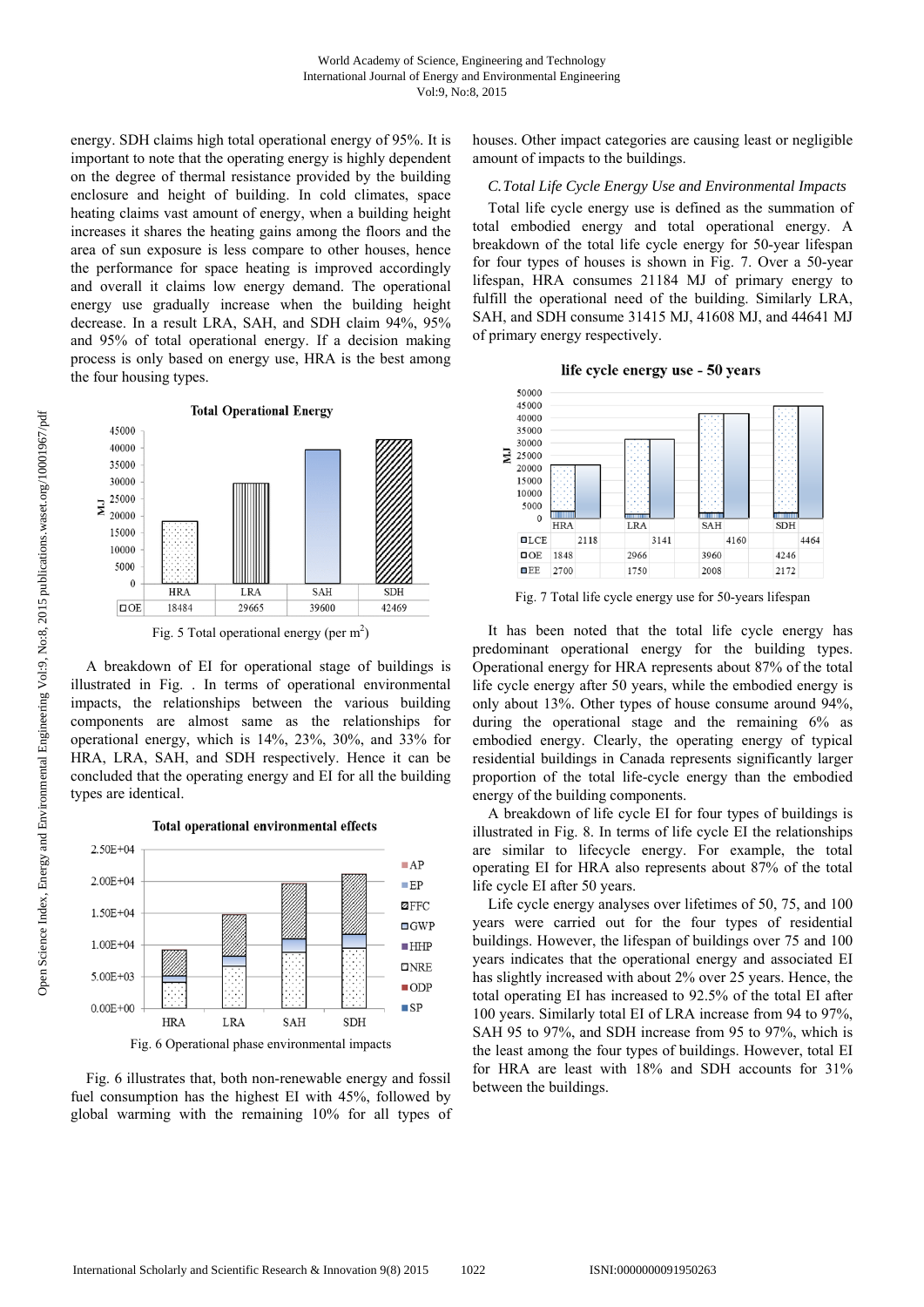#### World Academy of Science, Engineering and Technology International Journal of Energy and Environmental Engineering Vol:9, No:8, 2015

Total life cycle environemtnal impacts



Fig. 8 Total life-cycle environmental Impacts

#### IV. SENSITIVITY ANALYSIS

Sensitivity analysis (SA) is used to generalize the method across a range of building types and design parameters [19]– [21]. In this study, SA was performed to determine the influence of variations in life cycle stages of building in terms of embodied energy and operational energy on the total life cycle energy. The SA was carried out using @risk software tool, it's an excel add-on tool, and it performs the Monte Carlo simulation and other statistics calculations. The SA was performed for the total life cycle energy over 50, 75, and 100 year (Fig. 9) lifespan for four types of buildings.

The SA for embodied energy results shows that, when the service lifespan of building increased the maintenance phase of SDH has a significant effect towards total embodied energy (Fig. 10) followed by maintenance phase of HRA. However, SA for the total primary energy of buildings results illustrates that the SDH highly influenced (see Fig. 11) the total life cycle primary energy over the years.



Fig. 9 Life cycle energy for residential buildings

The result is logical because as seen earlier SDH's total operational energy and maintenance phase of embodied energy consumes very high energy comparing to other buildings. Operational energy is the most pre-dominant factor in all types of building, which is above 80%, so when the service lifespan increases this directly impact the results.



Fig. 10 Sensitivity analysis for total embodied energy



Fig. 11 Sensitivity analysis for total life-cycle energy

#### V.CONCLUSION

Many of the researchers studied the building types in terms of building materials such as concrete, wood, steel, etc. especially in residential buildings sector. Also, numerous LCA studies focused single family house, apartment building or combination of single family houses. Despite the many differences in terms of the LCA scope, system boundaries, and LCI data between these studies, virtually all of them reach the same general conclusion that after any significant lifespan, operating effects far outweigh embodied effects. However,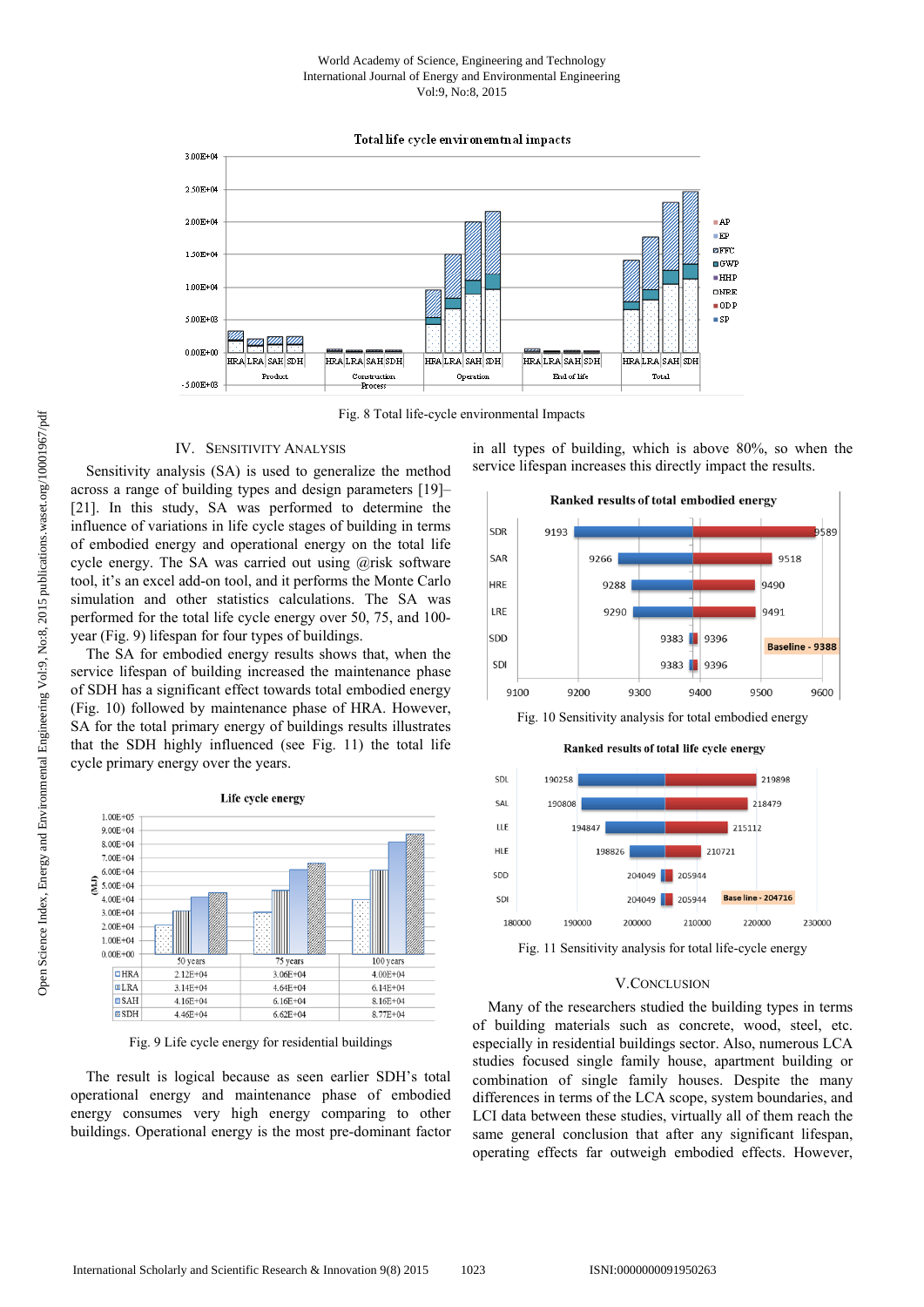none of the research conducted in life cycle energy use and environmental impacts of residential buildings in Canada. Hence, this study aimed to compare the life cycle energy use and environmental impacts of most common housing types (i.e. HRA, LRA, SAH, and SDH) in Canada. In order to attain this, the total embodied energy and embodied EI, and the total operational energy and operational EI was calculated using Athena Impact Estimator for buildings and Design Builder software. A case study houses located in Vancouver (BC, Canada) with 50 year lifespan was used for this analysis. The results of this study are summarized below:

- *Total embodied energy use and EI: HRA > SDH > SAH > LRA*
- *Total operational energy use and EI: SDH > SAH > LRA > HRA*
- *Total life cycle energy use and EI: SDH > SAH > LRA > HRA*

The results show that LRA consumes least energy and has least EI, in terms of embodied effects. However, HRA consumes least energy and has least EI, in terms of operational and total life cycle effects.

Similar to other researches, this study also found that operational energy represents the large majority of energy use in a building during its life cycle. It also presents a linear relationship between the operational and total life cycle energy, valid through all the cases regardless of climate and other significant differences. Therefore, HRA results in being more energy efficient than the other housing types, despite it has the highest embodied energy.

Therefore, strategies that directly or indirectly reduce the demand for operational energy and operational EI of residential buildings should be the first priority if reducing the total energy and EI of the building is a concern. Once the operating energy and EI are reduced by around 50%–90% from typical values today, then optimizing the embodied energy and EI becomes important. Whilst occupancy behavior plays a huge role in energy use, the highest opportunities for improvement lies in the design phase of the house because a decision taken in this phase determine the energy use and EI throughout the life cycle of a house. For example, when a renewable or low EI energy source is introduced in building operation, it will directly impact the studied results. Hence, proper care should be taken while decision making process. Therefore, this study emphasizes the importance of sustainable building design, including energy efficient building materials, thermal insulation, and building envelope. Coupled with smaller floor areas, energy efficient appliances, renewable energy sources could aid to deliver a more sustainable housing stock in Canada.

With the knowledge from this paper, further research can be conducted to develop multi-criteria multi- objective algorithm for the selection of residential buildings. In addition, with the help of questionnaire survey from public, social impact factor can be included in the building selection process.

**APPENDIX** TABLE III

| <b>BILL OF QUANTITIES FOR HRA</b>               |                |                   |                    |              |              |                  |                |               |           |
|-------------------------------------------------|----------------|-------------------|--------------------|--------------|--------------|------------------|----------------|---------------|-----------|
| Material                                        | Unit           | Total<br>Quantity | Columns<br>& Beams | Floors       | Foundations  | Roofs            | Walls          | Mass<br>Value | Mass Unit |
| #15 Organic Felt                                | m2             | 2460              | $\theta$           | $\theta$     | $\mathbf{0}$ | $\theta$         | 2460           | 1.80          | Tonnes    |
| 1/2" Regular Gypsum Board                       | m2             | 11306             | $\boldsymbol{0}$   | $\theta$     | $\mathbf{0}$ | $\theta$         | 11306          | 91.13         | Tonnes    |
| Air Barrier                                     | m2             | 2289              | $\mathbf{0}$       | $\Omega$     | $\theta$     | $\theta$         | 2289           | 0.14          | Tonnes    |
| Ballast (aggregate stone)                       | kg             | 149557            | $\mathbf{0}$       | $\theta$     | $\theta$     | 149557           | $\mathbf{0}$   | 149.56        | Tonnes    |
| <b>Blown Cellulose</b>                          | m2(25mm)       | 12364             | $\mathbf{0}$       | $\theta$     | $\theta$     | $\mathbf{0}$     | 12364          | 7.91          | Tonnes    |
| Concrete 30 MPa (fly ash 25%)                   | m <sub>3</sub> | 425               | $\theta$           | 178          | 35           | $\Omega$         | 212            | 987.43        | Tonnes    |
| Concrete 30 MPa (fly ash ave)                   | m <sub>3</sub> | 1251              | 510                | 537          | 105          | 98               | $\Omega$       | 2907.63       | Tonnes    |
| Double Glazed Hard Coated Argon                 | m2             | 384               | $\mathbf{0}$       | $\mathbf{0}$ | $\mathbf{0}$ | $\Omega$         | 384            | 6.21          | Tonnes    |
| <b>Expanded Polystyrene</b>                     | m2(25mm)       | 354               | $\mathbf{0}$       | $\mathbf{0}$ | $\mathbf{0}$ | $\boldsymbol{0}$ | 354            | 0.25          | Tonnes    |
| <b>Extruded Polystyrene</b>                     | m2(25mm)       | 2259              | $\mathbf{0}$       | $\theta$     | $\theta$     | 2259             | $\mathbf{0}$   | 2.78          | Tonnes    |
| Fiber Cement                                    | m2             | 2374              | $\boldsymbol{0}$   | $\theta$     | $\theta$     | $\theta$         | 2374           | 33.21         | Tonnes    |
| <b>Galvanized Sheet</b>                         | Tonnes         | 4                 | $\mathbf{0}$       | $\theta$     | $\theta$     | $\theta$         | $\overline{4}$ | 3.90          | Tonnes    |
| Glass Fiber                                     | kg             | 4480              | $\theta$           | $\Omega$     | $\Omega$     | 0                | 4480           | 4.48          | Tonnes    |
| <b>Glazing Panel</b>                            | Tonnes         | 5                 | $\theta$           | $\theta$     | $\theta$     | 0                | 5              | 5.12          | Tonnes    |
| Joint Compound                                  | Tonnes         | 11                | $\Omega$           | $\theta$     | $\theta$     | $\theta$         | 11             | 11.28         | Tonnes    |
| Laminated Veneer Lumber                         | m <sub>3</sub> | 5                 | $\theta$           | $\theta$     | $\theta$     | $\theta$         | 5              | 2.58          | Tonnes    |
| Nails                                           | Tonnes         | $\overline{2}$    | $\theta$           | $\Omega$     | $\Omega$     | $\Omega$         | $\overline{c}$ | 1.98          | Tonnes    |
| <b>Oriented Strand Board</b>                    | m2(9mm)        | 8684              | $\theta$           | $\theta$     | $\theta$     | $\theta$         | 8684           | 52.43         | Tonnes    |
| Paper Tape                                      | Tonnes         | 0.1               | $\mathbf{0}$       | $\theta$     | $\theta$     | 0                | $\theta$       | 0.13          | Tonnes    |
| Polyester felt                                  | Tonnes         | 0.9               | $\theta$           | $\Omega$     | $\Omega$     |                  | $\theta$       | 0.87          | Tonnes    |
| Polyethylene Filter Fabric                      | Tonnes         | 0.2               | $\theta$           | $\theta$     | $\theta$     | 0                | $\theta$       | 0.19          | Tonnes    |
| PVC Membrane 48 mil                             | kg             | 5466              | $\mathbf{0}$       | $\mathbf{0}$ | $\mathbf{0}$ | 5466             | $\mathbf{0}$   | 5.47          | Tonnes    |
| <b>PVC Window Frame</b>                         | kg             | 8237              | $\mathbf{0}$       | $\theta$     | $\theta$     | 0                | 8237           | 8.24          | Tonnes    |
| Rebar, Rod, Light Sections                      | Tonnes         | 168               | 113                | 41           | 0.80         | 5                | 8              | 167.51        | Tonnes    |
| Screws Nuts & Bolts                             | Tonnes         | $\overline{2}$    | $\mathbf{0}$       | $\theta$     | $\Omega$     | $\theta$         | $\overline{2}$ | 2.01          | Tonnes    |
| Small Dimension Softwood Lumber, kiln-<br>dried | m <sub>3</sub> | 117               | $\mathbf{0}$       | $\theta$     | $\theta$     | $\theta$         | 117            | 52.28         | Tonnes    |
| Solvent Based Alkyd Paint                       | L              | 56                | $\mathbf{0}$       | $\theta$     | $\theta$     | $\Omega$         | 56             | 0.04          | Tonnes    |
| Water Based Latex Paint                         | L              | 39565             | $\mathbf{0}$       | 19688        | $\theta$     | 0                | 19876          | 29.67         | Tonnes    |
| Welded Wire Mesh / Ladder Wire                  | Tonnes         | $\mathbf{0}$      | $\mathbf{0}$       | $\theta$     | 0.47         | $\theta$         | $\mathbf{0}$   | 0.47          | Tonnes    |